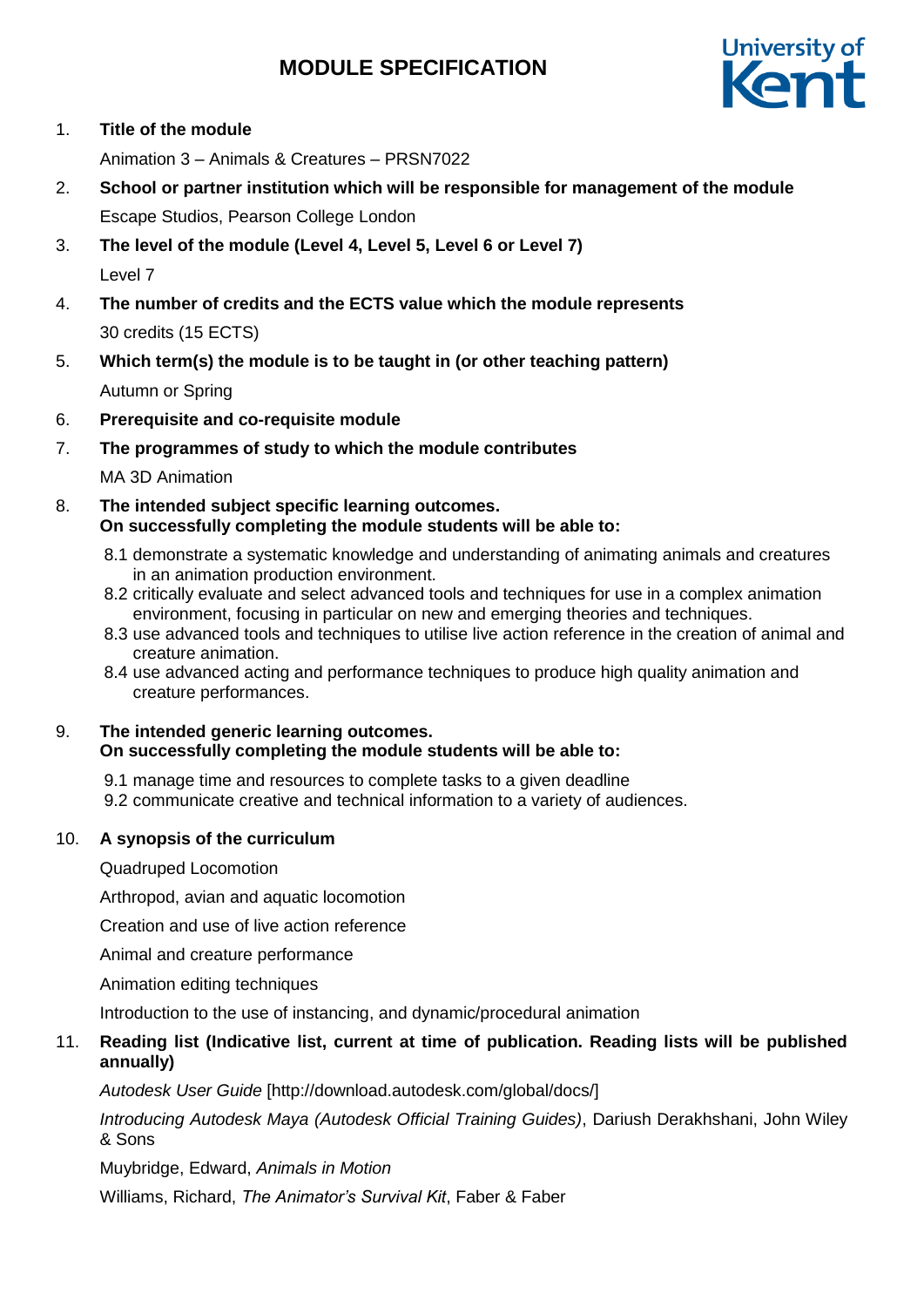# **MODULE SPECIFICATION**



Escape Studios Animation Library: [http://lib-guides.pearsoncollegelondon.ac.uk](https://urldefense.proofpoint.com/v2/url?u=http-3A__lib-2Dguides.pearsoncollegelondon.ac.uk&d=DwMFaQ&c=0YLnzTkWOdJlub_y7qAx8Q&r=SpDSvozb703YwkXZ2yDQYI1lZ4AMWS_xY3tIzXhDKRM&m=Wo7EOP_-8zVCHZXwF_I5sDe9ZB-grFmVDA3TdcQblIY&s=WU9Q4fPopBQT9LD44xKhkKjXmHBxHntpfyVFWcTzTk8&e=)

### 12. **Learning and teaching methods**

Students undertake direct instruction from tutors in a studio environment to introduce theory and practice. Practice and practical work is supervised by tutors and supported by studio assistants. Additional materials and support is provided through the VLE.

Tutor-led studio sessions: 135 hours

Studio assistant supported practice: 45 hours

Directed study: 120 hours

### 13. **Assessment methods**

13.1 Main assessment methods

### Coursework 60%

This is a practical project involving the creation and integration of a 2D and 2.5D assets into a visual effects shot (LO 8.1, 8.2, 8.3, 8.4, 9.1)

Reflective Log (blog or website) (3000 words) 30% (LO 8.1, 8.2, 8.3, 8.4, 9.1)

Individual presentation (15 minutes) 10% (LO 8.1, 8.2, 9.2)

- 13.2 Reassessment methods
- 14. **Map of module learning outcomes (sections 8 & 9) to learning and teaching methods (section12) and methods of assessment (section 13)**

| <b>Module learning outcome</b>         |                           | 8.1 | 8.2 | 8.3 | 8.4     | 9.1 | 9.2 |
|----------------------------------------|---------------------------|-----|-----|-----|---------|-----|-----|
| Learning/ teaching method              | <b>Hours</b><br>allocated |     |     |     |         |     |     |
| Tutor-led studio sessions              | 135                       | X   | X   | X   | $\sf X$ |     |     |
| Studio assistant supported<br>practice | 45                        |     | X   | X   | X       |     |     |
| <b>Directed Study</b>                  | 120                       | X   |     |     |         | X   | X.  |
| <b>Assessment method</b>               |                           |     |     |     |         |     |     |
| <b>Coursework</b>                      |                           | X   | X   | X   | X       | X   |     |
| <b>Reflective Log</b>                  |                           | X   | X   | X   | X       | X   |     |
| <b>Presentation</b>                    |                           | X   | X   |     |         |     | X   |